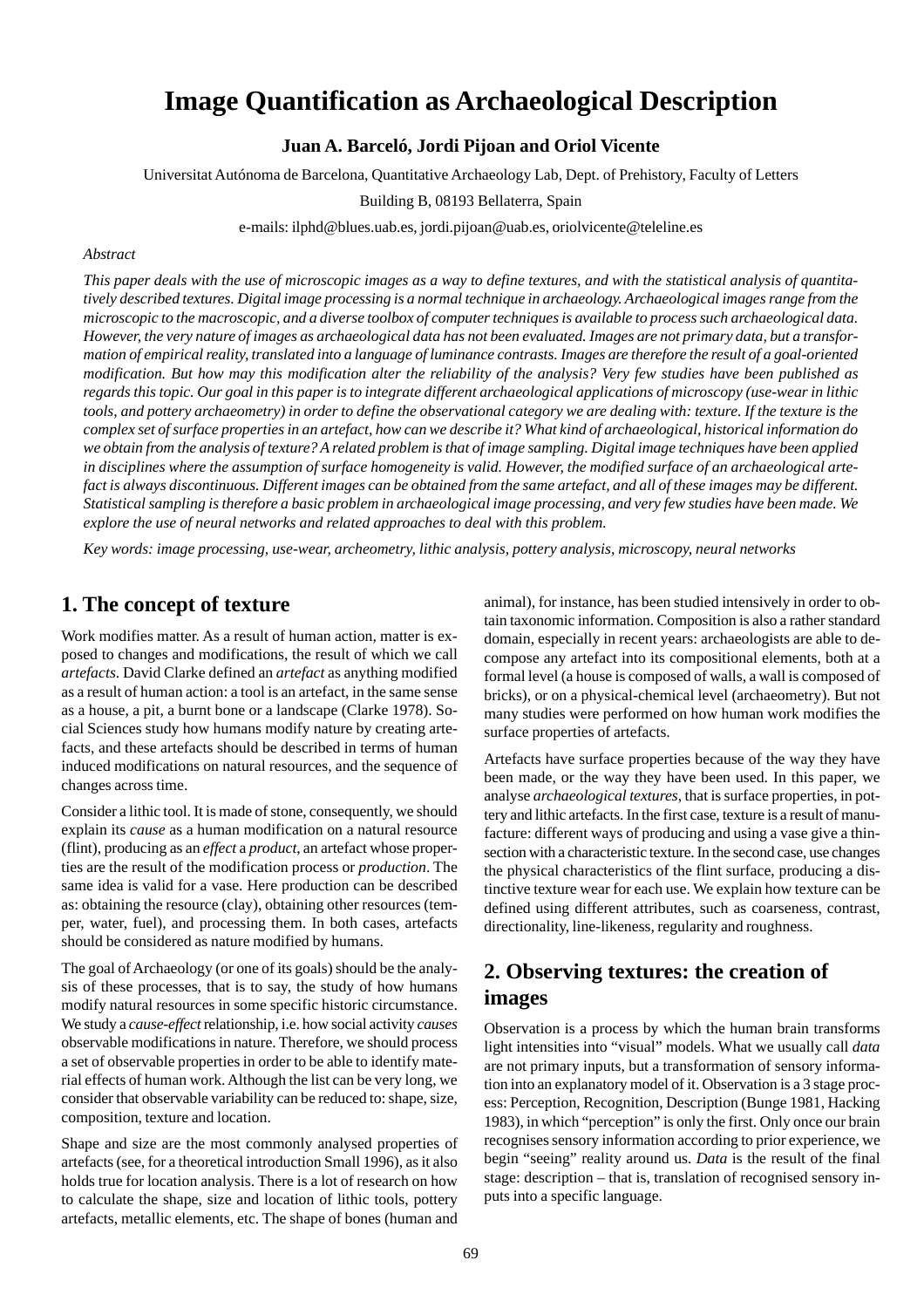Observation is a mode of knowledge acquisition, and it is used as a test mechanism for evaluating the reliability of already acquired knowledge. That is, observation is always an intentional act, guided by specific goals. As an intentional act, observation, even the so called "scientific" observation is always affected by available knowledge and can be direct or indirect, precise or wrong, misguided or even fraudulent. This fact leads some authors to reject the scientific method because without "objective" observation, there is no "objective" knowledge. However, given that observation is an "intentional" act, we can build observation in order to be objective. To do that we need is that observation results (data) be made public or collective, and not limited to a single observer.

"Objective" observation is produced by externalising perception, and by formalising recognition and description. We should impose control on:

- the object of observation,
- the observer and his/her/its perceptions,
- the circumstances of observation,
- the means of observation (senses, auxiliary instruments and procedures),
- a knowledge base relating to all above elements.

The means of observation, together with the related knowledge base are *the instruments of observation*. When we "externalise" observation in order to produce objective knowledge of the world, we mechanise the perceptual phase. That is we substitute human senses with a microscope, for instance. Nevertheless, this is not really a substitution. Instruments are necessary for perception, but not sufficient for observation, because nothing can be detected without an observer. The world is not data, but a set of perceptual information waiting for an observer to impose order by recognising an object and by describing it. What we are doing when we use the microscope is trying to avoid perceptual misinformation: a microscope allows two different observers to agree on the perceptual basis of information, but they can disagree on the recognised objects and how to describe the recognised world. Therefore, a fact can be observed if an agent *a* (the observer) is able to record some perceptual information *p* using an instrument *r*, under some circumstances *y*. The instrument is as important as the circumstances of observation, which includes the goals - the knowledge to be tested.

Images are not something to be captured, because they are not a part of reality. They are data, that is formal descriptions of something that exists. Light and colour are properties that really exist in the world, and they can be captured using special devices which transform light into electric or chemical signals, which should be manipulated in order to create a representation (an image).

Data, which is the result of the observational process, is only a model, a representation of some aspect of reality. Given that images are a kind of data, they are not a manipulation of reality, but a guided and intentional explanatory representation of some regularities existing in that real world. They are "real" only in the sense that they are true, that is, they coincide with the real world. Consequently, shape, size, texture, etc. are properties of a perceptual model of reality. Any "visual model" is only a spatial pattern of luminance contrasts that explains how the light is reflected, and it is composed of visual bindings which can be divided into sets of marks (points, lines, areas, volumes) that express position

or shape, and retinal properties (colour, shadow, texture) that enhance the marks and may also carry additional information (Foley and Ribarsky 1994, Astheimer et al. 1994). Points and areas connected by the same plane or surface have not the same values. This variation is called *texture*, and it is used to understand those geometric properties that are based on local features. Each surface appearance should depend on the types of light sources illuminating it, its physical properties, and its position and orientation with respect to the light sources, viewer and other surfaces.

A microscope is not a device producing data, but it is used as a perceptual mechanism, whose output is the input of our model. A picture is not primary data, but a visual model of some real world properties, among them also *texture*. Thus (see Marr 1982, Watt 1988, Gershon 1994, Wadnell 1995, Barceló 2000):

- a pattern of changes in light wavelength and surface-reflectance, should be translated into a model of *colour,*
- a pattern of changes in edge orientation (Curvature), where an edge is an abrupt change on luminance values, should be translated into a model of *shape*,
- a pattern of changes in luminance variations in a scene with non uniform reflectance, should be translated into a model of *texture*,
- a pattern of discrimination between edges at different spatial positions, should be translated into a model of *topology,*
- a pattern of discrimination between edges at different spatial-temporal positions should be translated into a model of *motion.*

Although humans readily recognise a wide variety of textures, they often have difficulty describing the exact features that they use in the recognition and description processes. In this paper, our goal is to explain how to create a visual model of texture, using geometry as the formal language for recognition and description of microscopic visual inputs.

### **3. Describing texture: measuring images**

An image is not a surrogate for reality, it is a directed and intentional transformation of reality in order to extract some relevant information. The microscope is not a device for observing some aspect of reality, but for capturing some initial input (luminance perception), which should be translated into observed data by a human agent using a visual model. What we are looking for in that image is the patterning of luminance values across all pixels. This is not the texture of the image, but we should *recognise* texture patterns in it, and build a geometric model of it. This can only be done with the help of prior knowledge as regards the concept to be modelled. The way of obtaining that knowledge is relatively simple: by comparing different images observed in experimental conditions.

Our main assumption is that different artefacts have different textures because they have been altered by different work activities. Consequently, the geometrical model of luminance patterning in each microscopic image should be different, if the activity performed by that artefact was different. We should create a *prototype* model of texture produced by a specific activity, quantifying also different sources of variability within that model, and maximising the variability between models for different activities.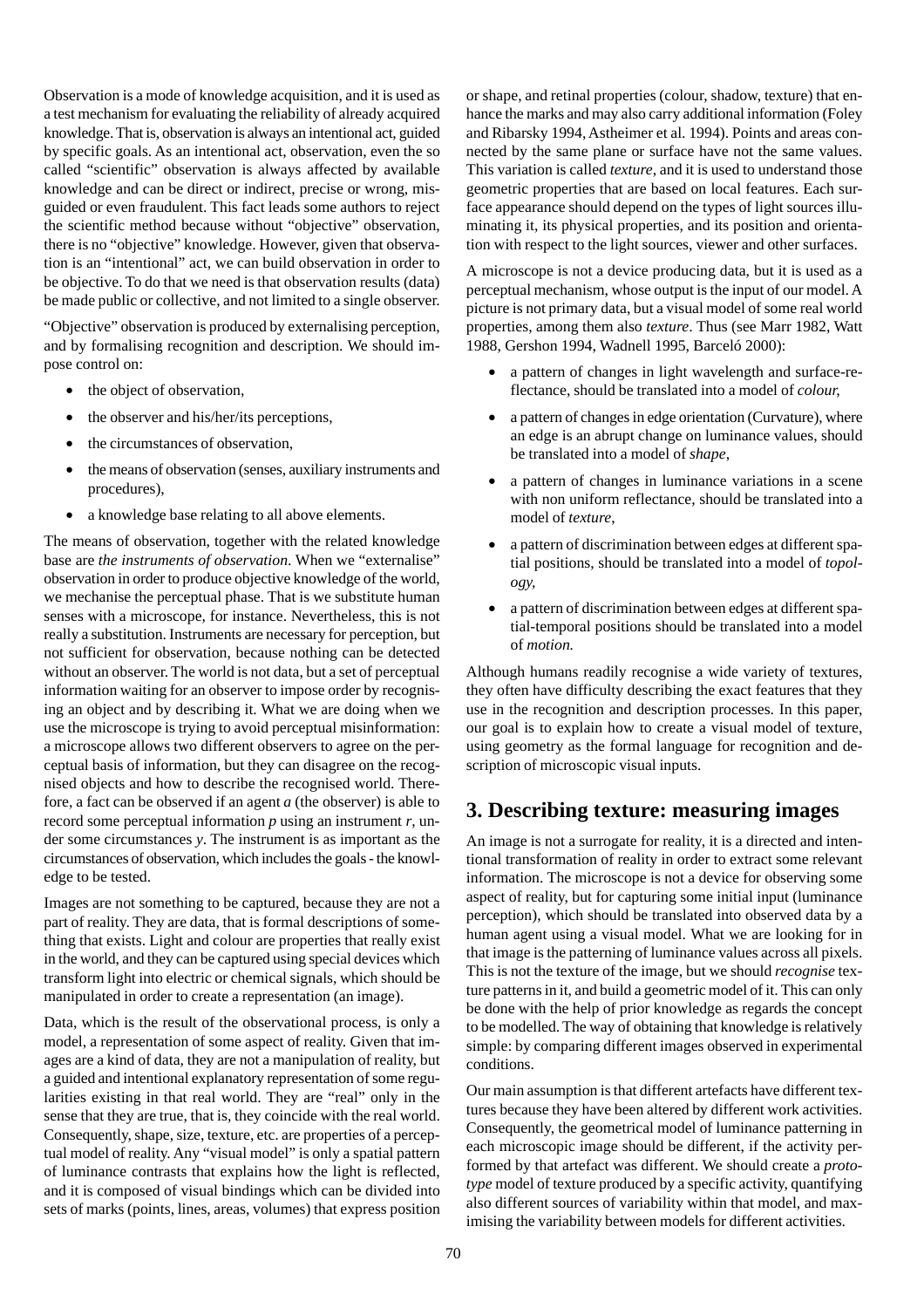The texture of different images should allow us to discriminate between image groups with some characteristic pattern of luminance variation. Nevertheless, the problem of luminance pattern variation is a complex one. When we see a picture, we *recognise* some differential features (striations, polished areas, scars, particles, undifferentiated background). These features are then a consequence of our prior knowledge, although in some way, they exist in the image. *Recognition* is a subjective procedure if we follow our individual criteria. However, this stage can be formalised, using an algorithmic approach: if we can reduce the amount of irrelevant variation in luminance patterns, the result is a formal representation of relevant features. Of course, what is relevant or irrelevant must be strictly defined. That is, we should distinguish two kinds of texture, one of them is inherent to the artefact surface, and the other one is the result of modifications on the surface generated by work activities. Furthermore, we should also distinguish luminance variations produced during the perceptual stage as a consequence of microscope functioning. Given that generated texture modifies inherent texture, a formal procedure of deleting random variation should allow the extraction of "dominant" or relevant features. We should not look for "meaningful" features, but we should describe formally (quantify) relevant variation measured in a experimentally controlled situation in order to define variation patterns regularly associated with each experiment.

Once relevant features have been extracted ("recognised"), the construction of a geometrical model of their relationships is a fairly straightforward task.

Consequently, analysing archaeological textures is not a single comparison of images, but a comparison of geometric models. Each model is a generalisation of surface properties "observed" through a microscope.

### **3.1. Quantifying texture**

We should take into account that properties of any visual model are expressed as intensity values of colour variation, light and reflectance over surface (Sonka et al. 1994, Ebert et al. 1994). Therefore, a digital image of texture properties is a two dimensional mapping of points  $(p_i, q_j)$  with a specific luminance value  $(r_i)$ . The resulting function is then  $p_x q_x r$ .

Texture is then described as the relationships of luminance values in one pixel with luminance values in neighbouring pixels. These values can be modelled as forming a set of regions, consisting of many small sub-regions, each with a rather uniform set of luminance values. In our case, these values are defined as grey levels. A group of related pixels can be considered as a texture minimal unit, sometimes called *texel* - texture element - (Sonka et al. 1994). Texture patterning in an image should be described as associations between *texels*.

A two-dimensional measure of texture is based on co-occurrence matrices, which show how often each grey level or luminance value occurs at a pixel located at a fixed geometric position relative to another pixel. For instance, an (3. 17) entry in a co-occurrence matrix means the frequency (or probability) of finding grey level 17 immediately to the right of a pixel with grey level 3. Each entry in a co-occurrence matrix could be used directly as a feature for classifying the texture of the region that produced it. Each different relative position between the two pixels to be compared creates a different co-occurrence matrix (Gose et al. 1996).

The first task in texture description is the *segmentation* of zones with the maximum contrast of luminance (texels). This task can be approached by calculating the *texture gradient* in the image that is, the direction of maximum rate of change of the perceived size of the texture elements, and a *scalar measurement of this rate* (Sonka et al. 1994). This texture gradient describes the modification of the density and the size of texture elements and so regularity patterns in luminance variation can be determined. A *convolution filter* can be designed so that each pixel in the original image is transformed according to the following function:

$$
g(x, y) = G[f(x, y)] = \left| \frac{\delta f / \delta x}{\delta f / \delta y} \right|
$$

that is to say, each pixel (with *x, y* co-ordinates) is transformed according to the median of the derivative of its pixel neighbours. This is called a *gradient operator.* Its magnitude is defined by the following expression:

$$
mag\Big[G\Big[f\big(x,y\big)\Big]\Big] = \Big[\big(\delta f/\delta x\big)^2 + \big(\delta f/\delta y\big)^2\Big]
$$

This operator increases luminance values in areas with sharp luminance and brightness contrasts, and decreases the values in areas with soft luminance and brightness contrasts. As a result, isolated areas are segmented whose shape, size, texture, composition and position may be measured (Pijoan et al. 1999).

### **3.2. Real image, segmented image and "texel map"**

Once texels have been extracted, we should calculate their formal and relational properties, using their variables of shape, size, composition, texture and position. Among others we should measure:

- Area measurements (number of pixels *within* a texel).
- Perimeter measurements (number of pixels around the edge of a texel).
- Perimeter shape. Measured as a pattern of changes in edge orientation.
- Convex Hull: the smallest region which contains the texel, such that any two points of the region can be connected by a straight line.
- Euler-Poincaré characteristic: difference between the number of regions (texels) and the number of holes within them.
- The Frequency and Entropy of Brightness within a texel (histogram of grey levels).
- The Frequency and Entropy of Contrast: local change in brightness (ratio between average brightness within the texel and the background brightness – neighbouring texels).
- Topology of Texture. A pattern of discrimination between the edges at different spatial positions, distance and adjacency relationships between different texels. Among them:

Degree of Coarseness: edge density is a measure of coarseness. The finer the texture, the higher the number of edges are present in the image,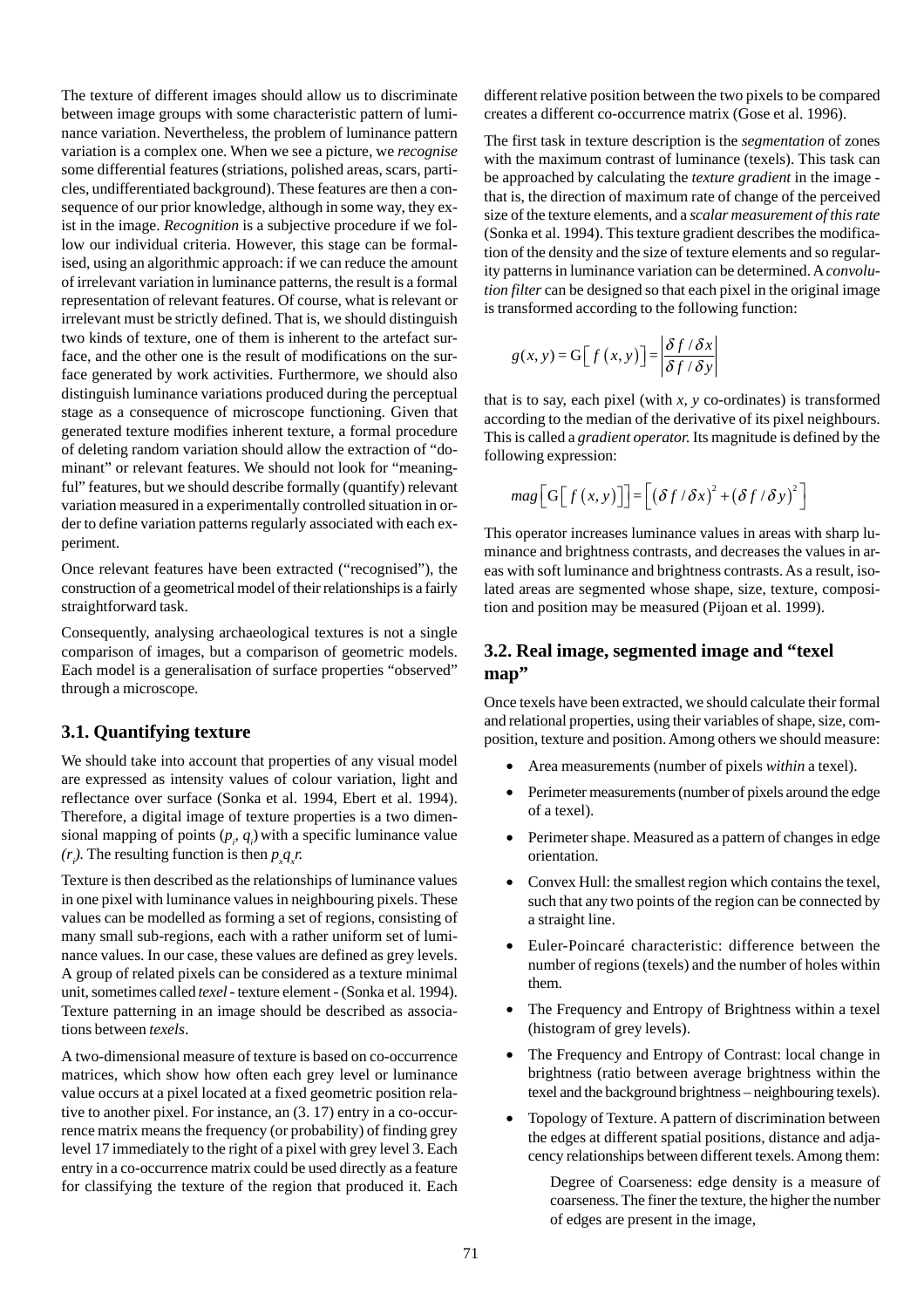

*Figure 1: Describing mineral particles in a pottery thin-section by means of texel extraction.*



*Figure 2: Extracting use-wear areas by means of texel extraction.*

Contrast: high contrast textures are characterised by large edge magnitudes,

Randomness: may be measured as entropy of the edge magnitude histogram,

Directivity: entropy of the edge-direction histogram. Directional textures have an even number of significant peaks, direction-less textures have a uniform edgedirection histogram,

Linearity: is indicated by the co-occurrence of edge pairs with the same edge direction at constant distances,

Periodicity: texture periodicity can be measured by cooccurrences of edge pairs of the same direction at constant distances in directions perpendicular to the edge direction,

Size: texture size measures may be based on the cooccurrence of edge pairs with opposite edge-directions at a constant distance in a direction perpendicular to the edge directions.

In the long term, this approach should be directed to the generation or *synthesis* of texture from a program or model, rather than just a digitised or painted image (Musgrave 1994). We are looking for a "procedural" approach where the analysis of properties

of observed textures is expressed as a statistical model which should be able to reproduce the textures from statistical data (Ebert et al. 1994).

#### **3.3. Two case studies**

The thin-section samples of pottery are utilised in petrography for the description of some petrographic attributes of the vessel fabric mineralogical composition. They are the results of a specific work process, where the productive agents modify the clay status of fabrics through a thermal alteration. These different petrographic attributes are the result of the natural formation of clays and the deliberated human alteration of them. We try to study thin-section samples in the most objective way. In this way we try to assign a series of numeric values to a thin-section microscopic image in order to quantitatively describe the sample. The purpose of this study is the description of mineral particles that compose the fabric of a vase. We represent each particle as texels defined against a general background (clay). In this way, mineral particles can be measured according to luminance intensity, shape, size, etc. The goal is to distinguish different vases (fabrics) from the different characteristics of particles contained in the fabric. These differences could be explained in terms of the manufacturing processes.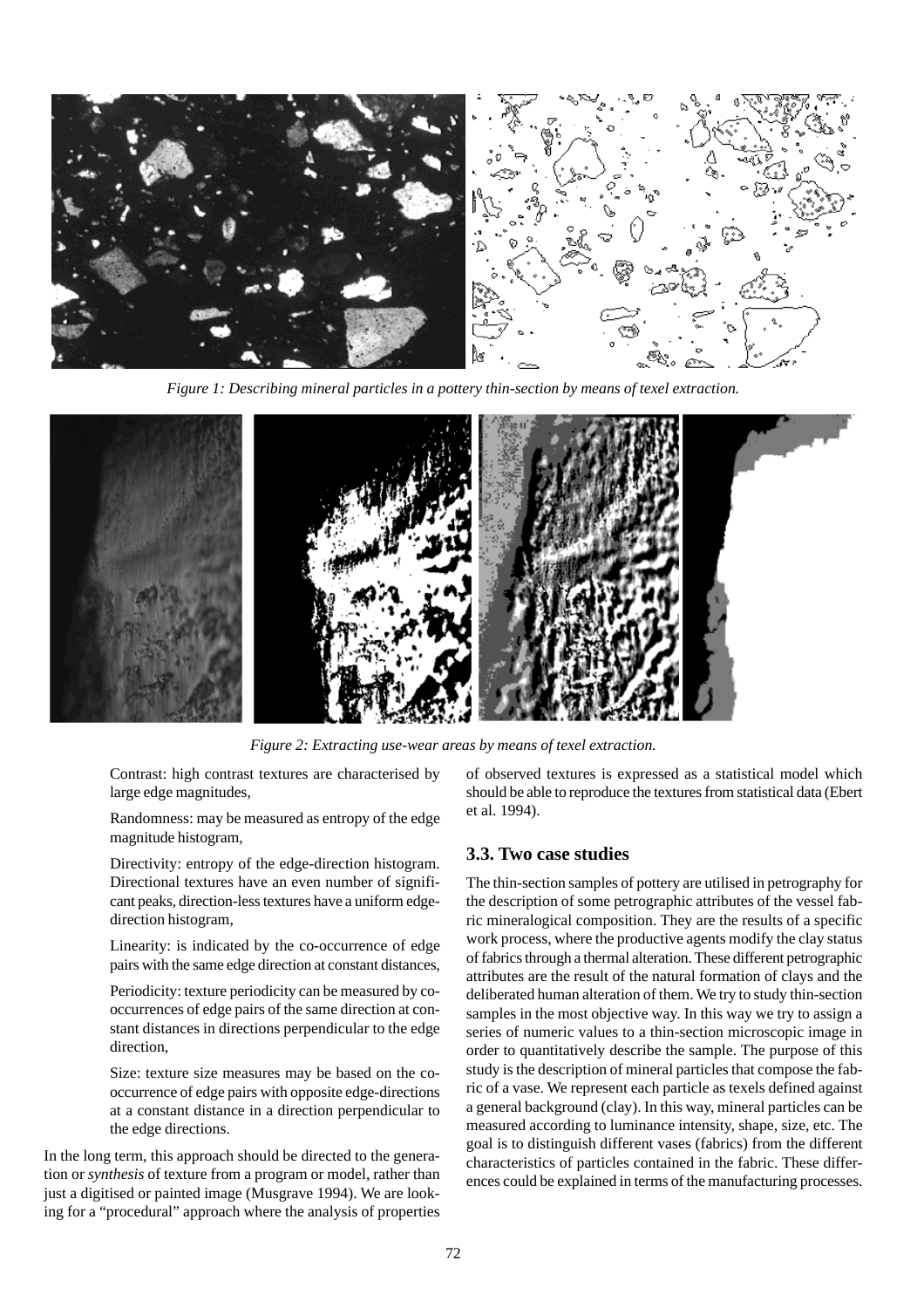In lithic use-wear, we compare different images created as visual models of specific experiments. Each image is not a photograph of an artefact, but a model of the generated texture on a flint surface when an agent makes a longitudinal movement with that tool on a fresh wood material. Our goal is to distinguish between the visual model of that texture and the visual model of the generated texture on a flint surface when an agent makes a transversal movement with the same tool on a leather material. The extracted texels should be recognised as micropolish, microscarring and linear features. Each one should be considered a different kind of texel. We should distinguish these features produced by the movement of a lithic tool done on an specific matter, from the macro and microscopic traces characteristic of the lithic surface alone.

We have reduced the original complexity of microscopic images into grey scale pictures. In this way, it is easier to recognise texels. Once recognised, texels must be described. We use geometry to describe the shape, size, texture, composition and location of micropolished areas, scars and linear features detected on the lithic tool surface, or to describe the particles detected in the microscopic picture of a pottery vessel thin section. Shape is a property that can be used for the differentiation of texels, whereas size can also be used to differentiate between texels generated in different experimental conditions. Density measures give information about the texture (homogeneity within a particular texel) and the position. The following variables are those that the use-wear and thin section analysis techniques have used to describe the differences between cases, and to discriminate those between different groups:

*Area measurements*: The total number of pixels with the same luminance or range of luminance. The edge is defined by the proximity of a grey level. Normally a simple threshold operation is enough to define the area or areas of a discrete texel. In use-wear analysis we utilise the area measurements to extract the extension of micropolish, the size of microscars and the striations length. Pottery thin-section analysis is used for measuring the size of each mineral particle in the fabric.

*Texels perimeter*: We took the information as regards the size of a mineral particle or the length of the striation. This variable is used for calculating different ratios of the variables related with the perimeter shape.

The *Euler-Poincaré* characteristic is used for measuring the ratio in the microtopography and the micropolish spread. This variable is not necessary in the thin-section analysis.

The *frequency* and *entropy of brightness* within a texel is calculated using the histogram of grey levels.

The *frequency and entropy of contrast*: local change in brightness (ratio between average brightness within the texel and the neighbouring texels) is used as an intermediate calculus to describe coarseness.

*Perimeter shape* and *orientation*: To introduce the category of shape we use the natural geometric shapes as indicators, in order to define the pattern of the geometric model of the sample.

> *Circularity*: the degree of circularity of a texel. I.e. how similar is this texel to a circle. Where 1 is a perfect circle and 0.492 is an isosceles triangle. This shape is expressed by:

4π*s*

*p2*

s: texel area p: texel perimeter

*Quadrature*: the degree of quadrature of a texel, where 1 is a square and 0.800 an isosceles triangle. This shape is expressed by:

4 *p s*

*Irregularity*: measurement of the irregularity of a texel, calculated as the relationship between its perimeter and the perimeter of the surrounding circle. The minimum irregularity is a circle, corresponding to the value 1. A square is the maximum irregularity with a value of 1.402. This shape is expressed by:

*pc*

*p*

*Elongation*: the degree of ellipticity of a texel. A circle and a square are the less elliptic shapes. This shape is expressed by:

*D*

*d*

D: maximum diameter within a texel d: minimum diameter perpendicular at D

All shape measurements are used in use-wear and thin-section for the study of tendencies in the geometric pattern, both for describing the orientation and shapes of the micropolish and the striations in the use-wear analysis, and mineral particles in thin-section pottery analysis.

*Orientation*: the orientation given by the angle of the detected linear features with the tool's edge is used in use-wear analysis to define the direction of the movement *made* with the tool.

*Topology of texture*: these measures are measured from relationships and associations between texels (and not at each texel).

> *Randomness*: entropy of the number of texels within a modified surface. It can be used in use-wear for distinguishing the area of the micropolish from the background.

> *Linearity*: linear features can be represented using linear equations:  $y = a + bx$ , where *y* and *x* are co-ordinates, and *a* and *b* linear coefficients. We use both coefficients as quantitative variables in our study. We can also include some other numerical attributes such as the quantity of lines, and their longitude. The width of linear features can be measured on a three-dimensional representation, and included in the image quantification.

> *Directivity*: entropy of the edge-direction histogram. Directional textures have an even number of significant peaks, direction-less textures have a uniform edge-direction histogram. This can be used in the description of striation orientation.

> *Size*: number of pixels corresponding to each contour in the image. It allows the study of micropolish topography.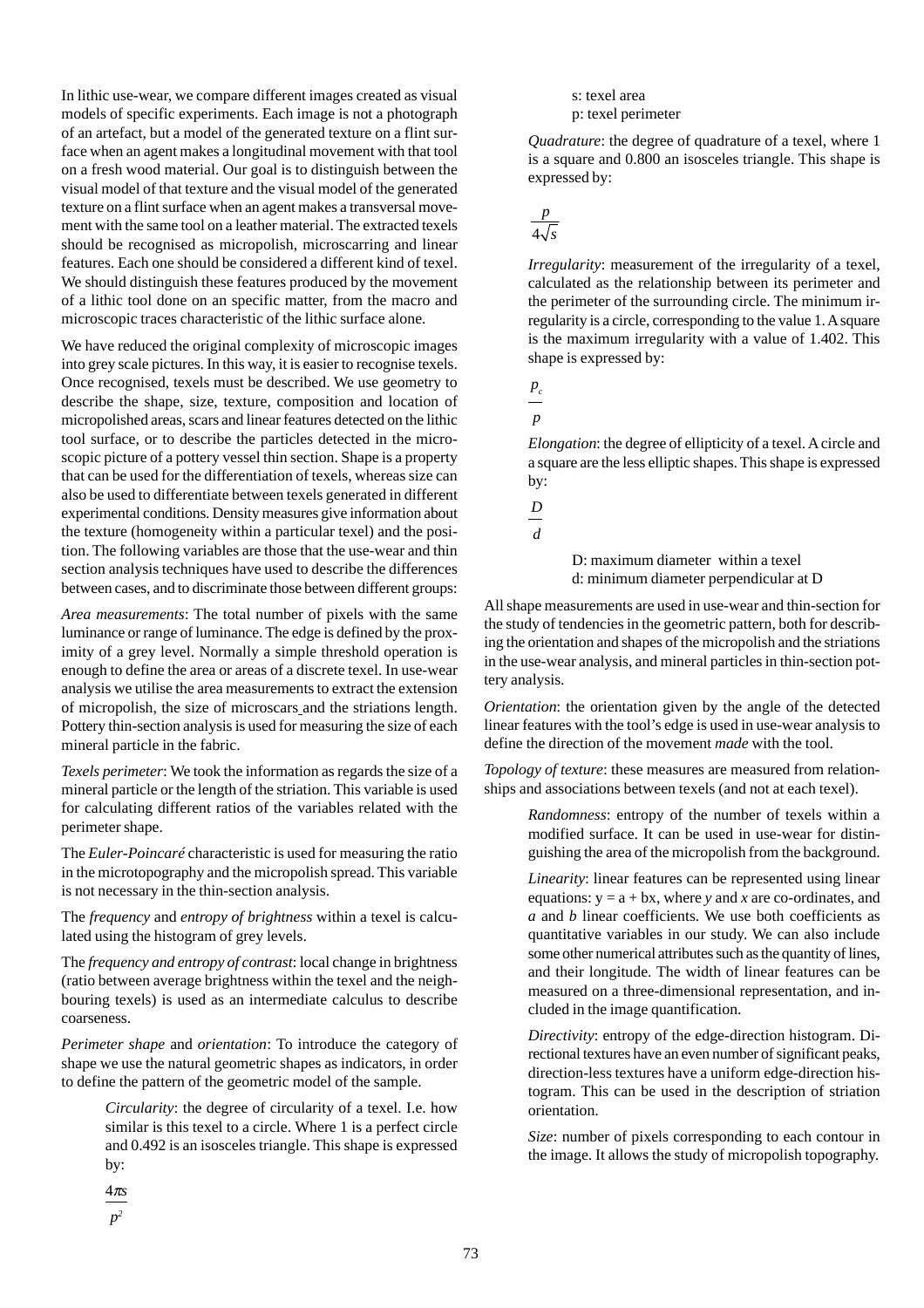



*Figure 3: Variations in texture due to focus adjustment. Only the edge of the tool is visible.*

|     | 13 | 22 |    |    | $ N_{\rm o} $ | Area | Circularitat | Quadratura | Elong. | Irregula |
|-----|----|----|----|----|---------------|------|--------------|------------|--------|----------|
| i30 |    |    |    |    |               |      |              |            |        |          |
|     |    |    |    | 37 |               | 13   | 1,05         | 0,87       | 1,09   | 1,07     |
|     |    |    |    |    | 2             | 25   | 0,38         | 1,44       | 2,87   | 1,04     |
|     |    |    |    | 31 | 3             | 36   | 0,76         | 1,02       | 1,82   | 1,26     |
| 47V |    |    |    |    | 4             | 77   | 0,28         | 1,68       | 2,61   | 0,85     |
|     |    |    |    |    | 5,            | 28   | 0,77         | 1,01       | 2, 13  | 1,28     |
| Ø   |    | 51 |    |    | 6             | 13   | 0,96         | 0,91       | 1,79   | 1,31     |
|     |    |    | 68 |    | 7             | 19   | 0,75         | 1,03       | 1,90   | 1,19     |
| L.  |    |    |    | 76 | 8             | 11   | 1,02         | 0,88       | 1,37   | 1,18     |
|     |    |    |    |    | 9             | 46   | 0,73         | 1,04       | 2,17   | 1,26     |

*Figure 4: Measuring texels.*

# **4. The variability of textures: statistical sampling**

A single microscopic image is not a good prototype to determine the artefact's texture properties. This assumption would be correct if all the artefact surfaces were modified in exactly the same way. In the case of use-wear in lithic tools this is clearly not the case, because modified texture related to the work activity appears only in some areas of the surface. Consequently, a geometric model of textures cannot be built as a generalisation of a single image. Sources of variability are too important, and should be taken into account.

Measurement error is the most obvious source of variability. Features we "observe" in a microscope image come from a 3D reality, but the picture is a 2D model. As a result, any image should be considered as a modification of perceptual reality, because it cannot maintain the same focus for the entire field of vision. It is impossible to give the same sharpness to the complete observed surface, because it is not on the same level. As a result, microscopic images are characterised by narrow observation plans, that can be wrongly considered as discrete texels. This is a case of measurement error, and the only way to deal with it is by not using primary images, but modified visual data. That is, texture data

should be composite images made of microscope pictures taken with different focus levels. By merging all levels into one, and by posterising them, we obtain a visual model of a sharp-equalised image.

Colour and shadow are also some sources of measurement error. They are the consequence of light reflection across the artefact's surface, and, in a reflected light microscope – used in material sciences – this reflection depends on the angle between the light beam and the observed layer. In these circumstances, we can get a paradoxical situation where a polished texel (more light reflection) seems darker than an unpolished texel, which is less reflective, but light reflects at a perpendicular angle in respect to the source of light. Observing coarse areas (texels with a large number of minor variations of luminance contrasts) is then a matter of light orientation, and not only of surface parameters. To appreciate this, it is only necessary to consider a regularly patterned object viewed in 3D - two effects would be apparent; the angle at which the surface is seen would cause a perspective distortion of the texture element, and the relative size of those elements would vary according to the distance from the observer. The best way of dealing with this source of measurement error is by controlling all observation parameters, and maintaining all of them fixed during the entire procedure. Among these parameters, we can find the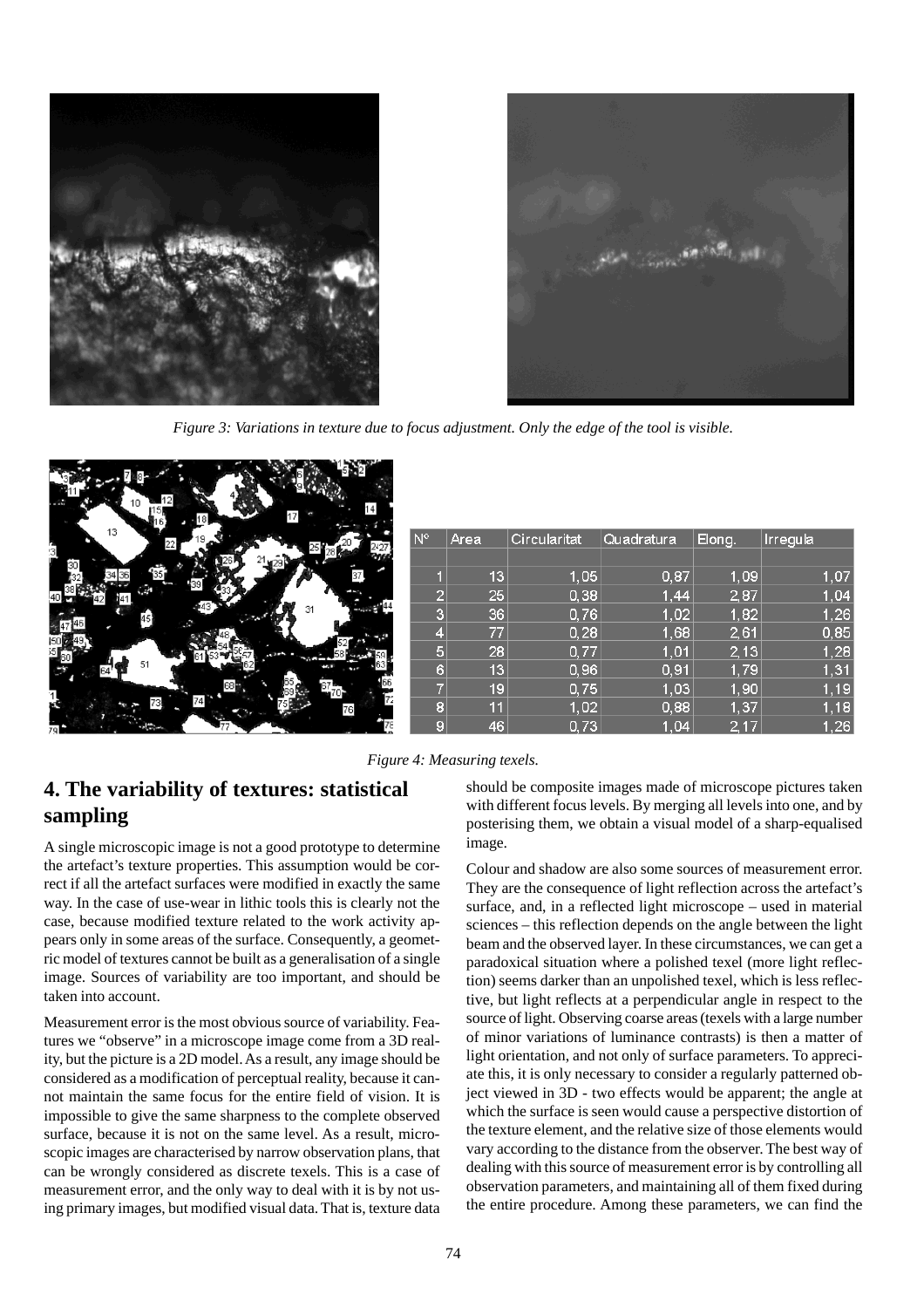following: the distance from the observer slant, the angle at which the surface is sloping away from the viewer (the angle between the surface and the line of sight), and tilt, the direction in which the slant takes place (Sonka et al. 1994). The control of observation parameters is not an easy task, because there is not a single perceptual plan that is useful for all kind of observations. Some features are best seen with perpendicular beams of light, while other can be discovered only using fast horizontal beams.

These are some of the sources of error measurement, and there is a long tradition of dealing with them and reducing their effects. Less known are the sources of variation that prevent the simple generalisation of perceptual images. In our case, the main problem is that the microscope field of vision is too limited for our purposes (from a 4x4 cm. field in the easiest case, to 0.001x0.001 mm or less, if we use electronic microscopes). Without further investigation we cannot accept the assumption, that a reduced frame contains all the elements that characterise the complete surface. We need more than one single image to correctly represent all texture variation present in the surfaces of the artefact.

Consequently, sampling questions are of great importance. In this research we have used a series of images to investigate the variability of texture within an artefact, before using the resulting geometric model to explain differences between artefacts. The problem is to merge different files containing shape, size, composition, texture and position of individual texels identified in all images of different artefacts.

We have used the following approach:

#### **4.1.** *Within-artefact* **description**

We have considered the processing of all observed texels in different images of the same artefact. The number of images depends on the complexity of texture and the position of modified surface patterns. In our research we have selected three or four images for each artefact, in order to look for differences among all texels produced in the same experimental conditions in the same artefact. These texels are described using the variables defined above, and within-artefact variation is then analysed, using standard statistics.

The purpose is not only to describe variation, but also to define prototype values for relevant features. For instance, we have used mean and standard deviation of area and perimeter measures, as well as skewness and kurtosis measures. It is not the absolute value of these prototypes that interests us, but the range of variation each texel may adopt within an artefact.

#### **4.2***. Between***-artefact description**

Of course, central-tendency measures are relevant only if withinartefact variation is approximately normal, and this assumption should be tested in each case. However, even when within-artefact variability is not normal, measures of dispersion can be used to compare textures produced by different activities. In some cases, there is not any identifiable texture pattern associated with some specific activity, but a greater or lesser dispersion of values than others. For instance, micropolish in use-wear analysis should be understood not as a discrete texel, but as an area with a low degree of texture variation due to friction, and given as a result a specific luminance value due to light reflection on that homogeneous surface.



*Figure 5: Statistical analysis of some properties (Surface, Irregularity) of the biggest particles (more than 400 pixels surface area) from all four microscopic pictures of the same object.*

In such circumstances, specifically when normality is not assumed, between-artefact variability is very difficult to discriminate. In order to perform this task we have used a neural network approach (Barceló 1996, Barceló et al. 2000).

The system we want to build is a diagnosis machine that predicts the probability of any artefact (a lithic tool, a pottery vase) to be it used or produced in any way, given a set of inputs (a quantitative description of macro- and microscopic texels extracted from a number of different images of the same artefact). This prediction does not follow a rigid algorithm in producing an answer based on given inputs, but it is actually learned through training examples.

The network consists of many simple, but individual processing elements ("nodes") arranged in one or more layers and a system of connections. These connections transmit the signals, which the nodes manipulate. A transfer function contained in each node governs this manipulation. The nodes add weight adjusted inputs, and a bias value, and finally they pass the result through an activation function (also called a transfer or squashing function) to be used by other neurones or offered as an output. A learning process is usually performed in the network of connections. Although a network's transfer functions usually do not change, the connection strengths change during the learning process. These changes result from the network making predictions on training examples, which contain known outputs based on real inputs. In our case, training examples are pairs of archaeological experimentation results, that is, the descriptive features observed in those lithic tools that were used for some specific activity in the laboratory.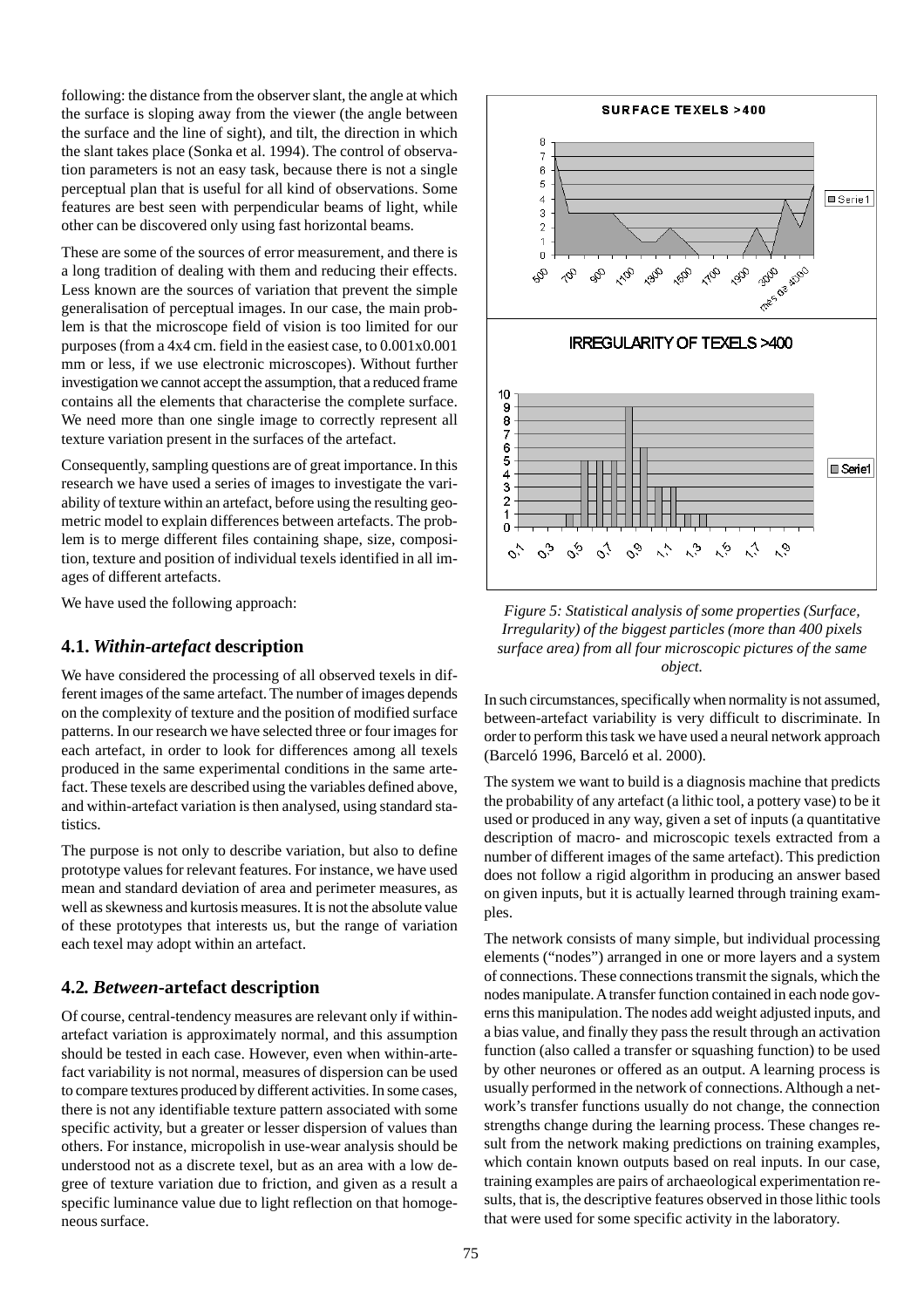

*Figure 6: A Neural Network scheme for the analysis of usewear microscopic pictures.*

Observable information (image data) is the input to the first layer which then propagates through the structure of connections and nodes. When the input values finally reaches the output nodes in the final layer, these units produce an answer (a number reflecting the intensity of the function in each unit), which is the network's prediction of the output based on the given data input. The predicted output at every node in the final layer is then compared to the correct (known) output at every node. Errors are generated as the difference between the correct output and the network's predicted output. These errors propagate backwards through the network, modifying the connections' weights based on a mathematical equation that defines what is described as the learning rule. This process continues until the user is satisfied with the accuracy of the network's predictions.

Once the network is satisfactorily "trained", it is put into actual use. The network is fed only input data, preferably data it has never seen before. Feeding the network the exact same data that was used during training only tests the network's ability to "memorise" data. A useful network can accurately predict output to data it has never seen before.

The real challenge in developing a useful neural network system is the training process. We are comparing different supervised learning algorithms where the "training" of the network is an iterative process based on large numbers of data samples representing the traffic flow within a certain region. Using standard connection weights, the network computes a set of outputs, and compares this set of outputs with the input values by calculating a root mean square difference (or global error) and modifies the connection weights to displace the outputs toward the expected values. If the training is successful, the global error is reduced. In over-simplified terms, gradient descent works to optimise a system by minimising a given function. In the case of backpropagation, network error is minimised by optimising the weights values of the connections among nodes. The total network error is minimised by following the gradient (actually followed down towards a *minimum*, hence descent).

Since many indicators appear to be relevant at first glance, we should perform sensitivity analysis with respect to the different inputs. This involves noting the percent change in the output caused by a specific percent change in one of the inputs, keeping all the

other inputs the same. But we have also included the possibility of non-linear interactions, that is, changes to two or more inputs in tandem can have a different effect from that of changes to one input alone. Redundancy has not been deleted, because it was one of the goals in our analysis, that is, to evaluate if classificatory results are affected by redundancy. We have carried out only a preliminary sensitivity analysis, in order to drop features that do not produce enough information.

# **5. Conclusions**

The way neural networks process redundancy and irrelevant variation is the reason we have selected this approach. It is important to realise, however, that an erroneous understanding of image processing has confused the fuzzy nature of image descriptions, even at a quantitative level. We think that redundancy, error measurement and within-artefact variability exists at the level of perceptual input, that is, they are inside the images we want to compare. Any experimental approach is nothing more than a "supervised-learning" framework, where it is assumed that between-artefact variation is greater than within-artefact variation, and its patterning can be distinguished. Most image analysis in archaeology and other disciplines neglect the sources of within-artefact variability and error measurement. In this paper we have proposed an approach to deal with this problem.

## **Acknowledgements**

The authors would like to thank Assumpció Vila, Xavier Clop and Ignacio Clemente, for initiating the project and for their continued support during its development. We also express our gratitude to the Center for Computer Vision at the Universitat Autònoma de Barcelona for all analysis carried out using their facilities. This research has been made possible thanks to Project DGICYT PB97- 1161 from the Spanish Ministry of Education and Culture. J. Pijoan is a bursary of The Universitat Autònoma de Barcelona, and he thanks this institution for his Grant. J. Pijoan and O.Vicente also received a special bursary from CAA2000. We would also like to thank the Ljubljana organisers for attending the conference. We acknowledge all the aforementioned financial supports.

## **References**

- ASTHEIMER, P., DAI, F., GÖBEL, M., KRUSE, R., MÜLLER, S., ZACHMANN, G., 1994. Realism in Virtual Reality. In Thalmann, N.M. and Thalmann, D. (eds.), *Artificial Life and Virtual Reality.* New York: John Wiley Publ.
- BARCELÓ, J.A., 1996a. Arqueologia Automatica. Inteligencia Artificial en Arqueologia*.* Sabadell: Ed. Ausa, *Cuadernos de Arqueologia Mediterranea*, No. 2.
- BARCELÓ, J.A., 2000. Visualizing what might be. An Introduction to Virtual Reality in Archaeology. In Barceló, J.A., Forte, M. and Sanders, D. (eds.), *Virtual Reality in Archaeology*. Oxford, ArcheoPress (BAR International Series).
- BARCELÓ, J.A., VILA, A., GIBAJA, J., 2000. An application of Neural Networks to Use-Wear Analysis. Some preliminary Results. In Lockyear, K., Sly, T.J.T., Mihailescu-Birliba, V. (eds.), *CAA96. Computer Applications and Quantita-*